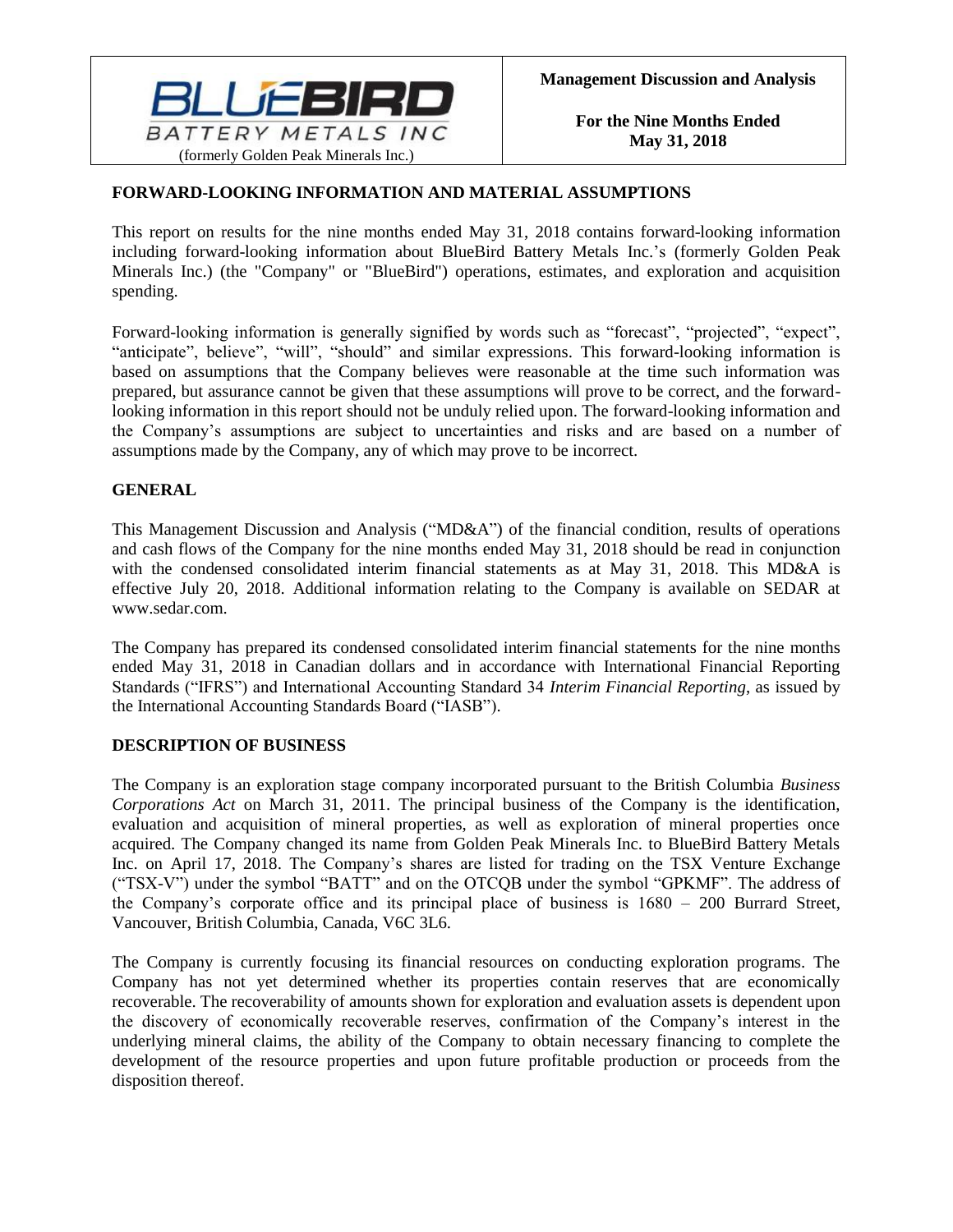

**Management Discussion and Analysis**

**For the Nine Months Ended May 31, 2018**

(formerly Golden Peak Minerals Inc.)

# **EXPLORATION AND EVALUATION ASSETS**

Total costs incurred on exploration and evaluation asset are summarized as follows:

|                                                | <b>Atikwa</b><br>Lake/Maybrun<br><b>Properties</b> | <b>Hemlo Property</b> |               | <b>Batt</b><br><b>Property</b> | Canegrass<br><b>Property</b> | Other<br><b>Properties</b> |              | <b>Total</b>  |
|------------------------------------------------|----------------------------------------------------|-----------------------|---------------|--------------------------------|------------------------------|----------------------------|--------------|---------------|
| <b>Acquisition Costs</b>                       |                                                    |                       |               |                                |                              |                            |              |               |
| Balance, August 31, 2016                       | \$<br>61,209                                       | \$                    | \$            |                                |                              | \$<br>307,750              | \$           | 368,959       |
| Acquisition and option payments (cash)         | 56.480                                             | 205,000               |               |                                |                              | 50,000                     |              | 311,480       |
| Acquisition and option payments (shares)       | 607,000                                            | 2,074,500             |               |                                |                              | 110,000                    |              | 2,791,500     |
| Claim costs                                    | 1,264                                              | 10,522                |               |                                |                              |                            |              | 11,786        |
| Impairment                                     |                                                    |                       |               |                                |                              | (467,750)                  |              | (467,750)     |
| Balance, August 31, 2017                       | 725,953                                            | 2,290,022             |               |                                |                              |                            |              | 3,015,975     |
| Acquisition and option payments (cash)         |                                                    |                       |               | 25,000                         | 50,000                       |                            |              | 75,000        |
| Acquisition and option payments (shares)       |                                                    | 883,500               |               | 67,500                         | 945,707                      |                            |              | 1,896,707     |
| Claim costs                                    | 1,331                                              | 1,016                 |               |                                |                              |                            |              | 2,347         |
| Impairment                                     | (17,000)                                           | (3,174,538)           |               |                                |                              |                            |              | (3, 191, 538) |
| <b>Balance, May 31, 2018</b>                   | \$<br>710,284                                      | \$                    | \$            | 92,500                         | \$<br>995,707                | \$                         | \$           | 1,798,491     |
| <b>Deferred Exploration Expenditures</b>       |                                                    |                       |               |                                |                              |                            |              |               |
| Balance, August 31, 2016                       | \$                                                 | \$                    | $\mathbf{\$}$ |                                | \$                           | \$<br>25,000               | $\mathbf{s}$ | 25,000        |
| Camp and other                                 | 72,223                                             | 438,161               |               |                                |                              | 80,173                     |              | 590,557       |
| Geological                                     | 108,823                                            | 346,460               |               |                                |                              | 159,647                    |              | 614,930       |
| Geophysics                                     |                                                    | 129,762               |               |                                |                              |                            |              | 129,762       |
| Impairment                                     |                                                    |                       |               |                                |                              | (264, 820)                 |              | (264, 820)    |
| Balance, August 31, 2017                       | 181,046                                            | 914,383               |               |                                |                              |                            |              | 1,095,429     |
| Camp and other                                 | 6,000                                              | 15,100                |               |                                |                              |                            |              | 21,100        |
| Geological                                     | 62,750                                             | 13,750                |               |                                |                              |                            |              | 76,500        |
| Geophysics                                     |                                                    | 158,523               |               |                                | 62,246                       |                            |              | 220,769       |
| Impairment                                     | (12,628)                                           | (1, 101, 756)         |               |                                |                              |                            |              | (1, 114, 384) |
| <b>Balance, May 31, 2018</b>                   | \$<br>237,168                                      | \$<br>$\blacksquare$  | \$            |                                | \$<br>62,246                 | \$                         | \$           | 299,414       |
| <b>Total Exploration and Evaluation Assets</b> |                                                    |                       |               |                                |                              |                            |              |               |
| Balance, August 31, 2017                       | \$<br>906,999                                      | \$<br>3,204,405       | \$            |                                |                              | \$                         | \$           | 4,111,404     |
| <b>Balance, May 31, 2018</b>                   | \$<br>947,452                                      | \$<br>$\blacksquare$  | \$            | 92,500                         | \$<br>1,057,953              | \$<br>$\blacksquare$       | \$           | 2,097,905     |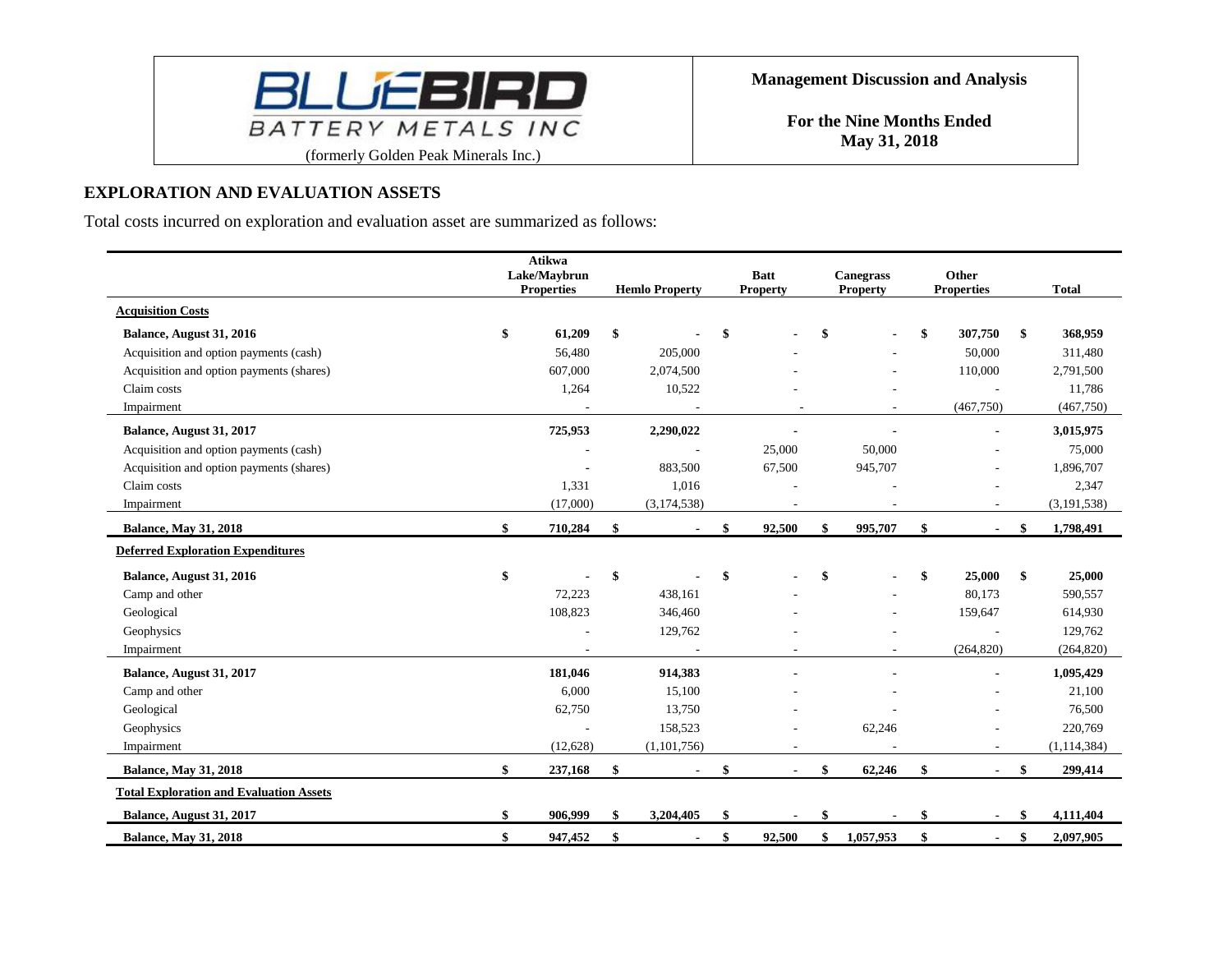

# **Atikwa Lake / Maybrun Property**

The Atikwa Lake Property is located in northwestern Ontario in the Rainy River district, an emerging gold camp. The Company has assembled a land position centered around the Maybrun Mine, a past producing gold-copper deposit.

On February 4, 2016, the Company entered into an agreement to acquire a 100% undivided interest in 20 mineral claims located in Ontario. As consideration, the Company issued 75,000 common shares of the Company at a value of \$60,000.

In March 2017, an additional five claims were acquired for \$6,480.

On April 7, 2017, the Company entered into an agreement to acquire a 100% interest in the Maybrun Property located in Ontario. As consideration, the Company issued 1,200,000 common shares at a value of \$600,000 and paid \$40,000 in cash.

The vendors retain a 2% net smelter return royalty ("NSR") on the property. The Company has the option to purchase 1% of the 2% NSR (one-half) at a price of \$1,000,000.

On June 19, 2017, the Company entered into an option agreement to acquire additional claims on the Atikwa Lake Property. Under the terms of the option agreement, the Company could earn a 100% interest by making payments as follows:

- Issuing 25,000 common shares of the Company (issued) and making a cash payment of \$10,000 (paid) upon approval by the TSX-V;
- Issuing 25,000 common shares of the Company and making a cash payment of \$25,000 by June 23, 2018;
- Issuing 50,000 common shares of the Company and making a cash payment of \$35,000 by June 23, 2019; and
- Issuing 85,000 common shares of the Company and making a cash payment of \$60,000 by June 23, 2020.

The Company was also required to incur exploration expenditures on the additional claims as follows:

- \$50,000 on or before June 19, 2018;
- An additional \$75,000 on or before June 19, 2019; and
- An additional \$150,000 on or before June 19, 2020.

The vendors retained a 2% NSR on the property. The Company had the option to purchase 1% of the 2% NSR (one-half) at a price of \$1,000,000.

On April 6, 2018, the Company provided termination notice to the vendors of the June 19, 2017 option agreement. The Company recorded an impairment of \$26,628 as a result of the termination.

#### **Canegrass Property**

On March 15, 2018, the Company entered into an option agreement with Trafalgar Resources Pty. Ltd. ("Trafalgar") to acquire a 100% interest in the Canegrass Property, located in the Mount Magnet region of Western Australia.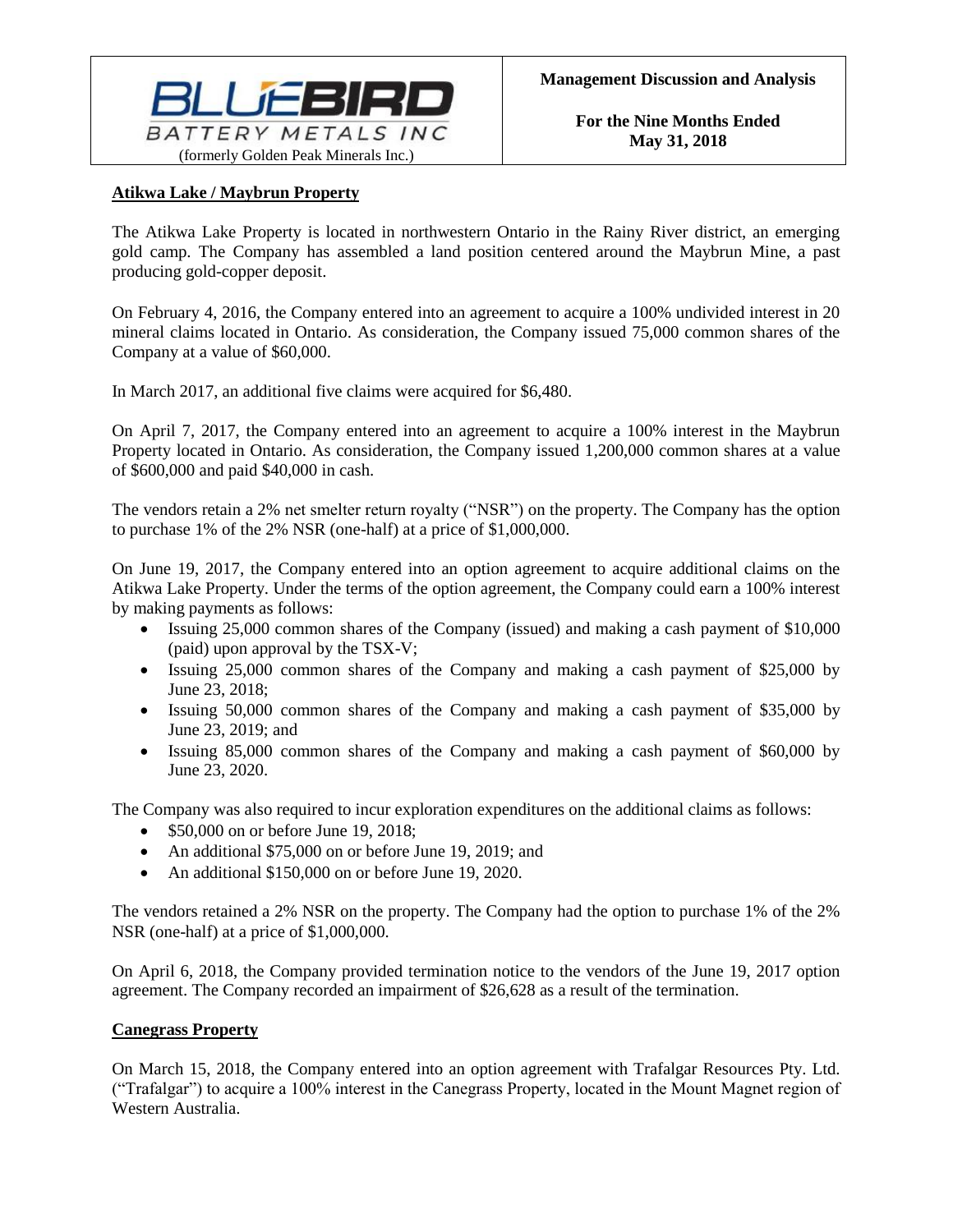

In consideration, the Company must make payments as follows:

- Cash payment of \$25,000 (paid) and issuance of 3,000,000 common shares of the Company (issued) upon approval by the TSX-V (approval received on March 31, 2018);
- Issuance of an additional 1,875,000 common shares of the Company on or before March 21, 2019; and
- Issuance of an additional 1,875,000 common shares of the Company on or before March 21, 2020.

The Company must also incur exploration expenditures as follows:

- \$500,000 on or before March 21, 2019;
- An additional \$1,000,000 on or before March 21, 2020; and
- An additional \$1,500,000 on or before March 21, 2021.

A finder's fee of 261,058 shares was paid in relation to the agreement. Subject to further TSX-V approval, a discovery bonus of 1,500,000 common shares of the Company will be issued in the event of discovery of a copper/cobalt resource of 250,000 ounces or greater on the Canegrass Property.

The Company also paid a \$25,000 letter of intent ("LOI") fee to Trafalgar during the nine months ended May 31, 2018.

## **Batt Property**

On March 26, 2018, the Company entered into an option agreement with Strategic Metals Ltd. ("Strategic") to acquire an 80% interest in the Batt Property, located in Yukon Territory.

In consideration, the Company paid cash of \$25,000 and issued 250,000 common shares of the Company.

The Company must also incur exploration expenditures as follows:

- \$50,000 on or before March 31, 2019;
- An additional \$150,000 on or before March 31, 2020; and
- An additional \$300,000 on or before March 31, 2021.

Strategic retains a 1% NSR on the property. In the case the option agreement terms are met, a joint venture ("JV") will be formed between the Company and Strategic. Should Strategic's JV participation drop below 10%, the NSR will increase to 2%. At that time, the Company may repurchase 1% (one-half) of the NSR for \$1,000,000, subject to further TSX-V approval.

The Company intends to commence a summer exploration program on the Batt Property in August 2018.

## **Hemlo Properties**

#### Heikki Property

On October 28, 2016, and as amended November 17, 2017, the Company entered into four option agreements to acquire the Esa, Kulta, Seija and Soturi properties, collectively, the Heikki Property.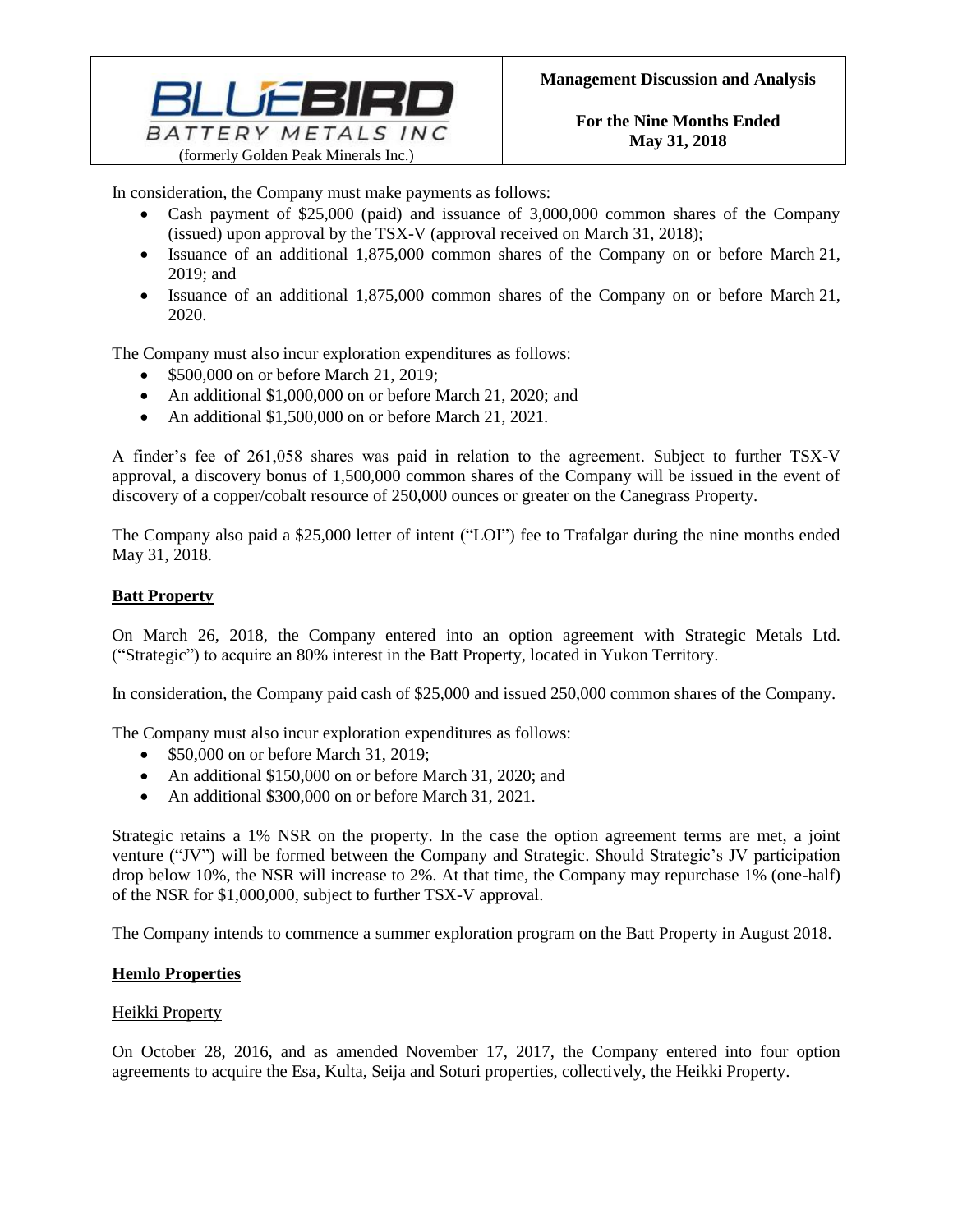

Under the terms of the option agreement, the Company could earn a 100% interest by making payments as follows:

- Issuing 2,600,000 common shares of the Company (issued and valued at \$1,040,000) and making a cash payment of \$105,000 (paid) upon approval by the TSX-V;
- Issuing 3,100,000 common shares of the Company by January 31, 2018; and
- Issuing 1,750,000 common shares of the Company by November 17, 2018.

The vendors retained a 3% NSR on the property. The Company had the option to purchase 1% of the 3% NSR (one-third) at a price of \$500,000.

On August 9, 2017, the Company announced initial results of a completed airborne VTEM™ survey and the completion and filing of the initial National Instrument ("NI") 43-101 Technical Report on the Heikki Property.

NI-43-101 Technical Report Highlights:

- The Report, based on positive merits of the project and exploration potential, recommends:
	- o Completion of a CAD\$2.6 million, two phase exploration program that includes airborne and surface geophysics, regional and local scale geological mapping and sampling (Phase 1) followed by compilation, interpretation and diamond drilling (Phase 2).
- The Report also provides a recommendation that the area where the metasedimentary and intermediate/mafic volcanic rocks are in contact with the Cedar Lake Pluton is a prime exploration target.

The Company filed the Report entitled "N.I. 43-101 Technical Report on the Heikki Hemlo Property" dated July 17, 2017. The Report was authored by independent consultants Peter Caldbick, P.Geo. and J. Garry Clark, P.Geo. The Report is available on SEDAR [\(www.sedar.com\)](http://www.sedar.com/) under the Company's profile.

On April 6, 2018, the Company provided termination notice to the vendors of the Heikki Property. The Company issued 3,100,000 common shares of the Company valued at \$883,500 in relation to the January 31, 2018 payment. The Company recorded an impairment of \$2,997,499 as a result of the termination.

## Hemlo East

On January 27, 2017, the Company entered into an option agreement to acquire the Hemlo East Property, located in Ontario. Under the terms of the option agreement, the Company could earn a 100% interest by making payments as follows:

- Issuing 750,000 common shares of the Company (issued and valued at \$352,500) and making a cash payment of \$100,000 (paid) upon approval by the TSX-V;
- Issuing 500,000 common shares of the Company and making a cash payment of \$100,000 by February 8, 2018;
- Issuing 500,000 common shares of the Company and making a cash payment of \$100,000 by February 8, 2019; and
- Issuing 500,000 common shares of the Company and making a cash payment of \$40,000 by February 8, 2020.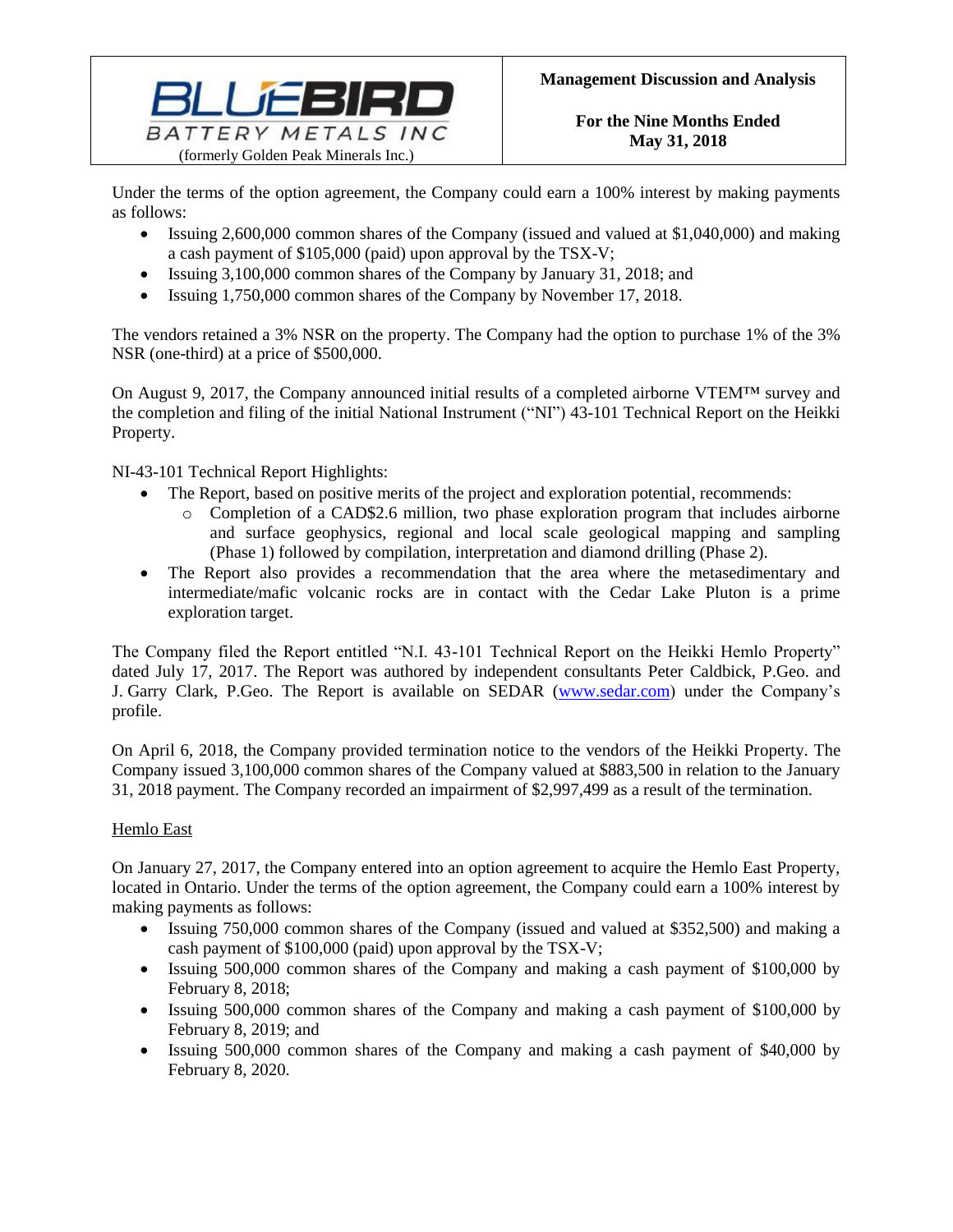

The Company was also required to incur exploration expenditures on the property as follows:

- \$600,000 on or before January 27, 2018;
- An additional \$600,000 on or before January 27, 2019; and
- An additional \$600,000 on or before January 27, 2020.

The vendor retained a 2.5% NSR on the property. The Company had the option to purchase 0.5% of the 2.5% NSR (one-fifth) at a price of US \$1,000,000.

On January 31, 2018, the Company provided termination notice to the vendor of the Hemlo East Property. The Company recorded an impairment of \$591,195 as a result of the termination.

## Hemlo East Extension and Hemlo West

On May 31, 2017, and as amended December 18, 2017 and January 31, 2018, the Company entered into two agreements to acquire additional claims in the Hemlo area. Under the terms of the agreements, the Company could earn a 100% interest by making payments as follows:

- Issuing 2,200,000 common shares of the Company upon approval by the TSX-V (issued and valued at \$682,000); and
- Issuing 1,000,000 common shares of the Company and making a cash payment of \$500,000 by March 2, 2018.

The vendors retained a 2% NSR on each property. The Company had the option to purchase 1% of each 2% NSR (one-half) at a price of \$1,000,000 each.

On April 6, 2018, the Company provided termination notice to the vendors of the Hemlo East Extension Property and Hemlo West Property. The Company recorded an impairment of \$687,600 as a result of the terminations.

## **Other Properties**

## Grenfell Property

On October 13, 2016, the Company entered into an option agreement to acquire the Grenfell Property, located in Ontario. Under the terms of the option agreement, the Company could earn a 100% interest by making payments as follows:

- Issuing 250,000 common shares of the Company (issued and valued at \$110,000) and making a cash payment of \$50,000 (paid) upon approval by the TSX-V;
- Issuing 250,000 common shares of the Company and making a cash payment of \$50,000 by October 26, 2017;
- Issuing 250,000 common shares of the Company and making a cash payment of \$50,000 by October 26, 2018; and
- Issuing 250,000 common shares of the Company and making a cash payment of \$50,000 by October 26, 2019.

In the event of a minimum discovery of 1,000,000 ounces of gold or gold equivalent resource, the Company would pay a bonus of \$1,000,000 to the optionor upon completion of a NI 43-101 compliant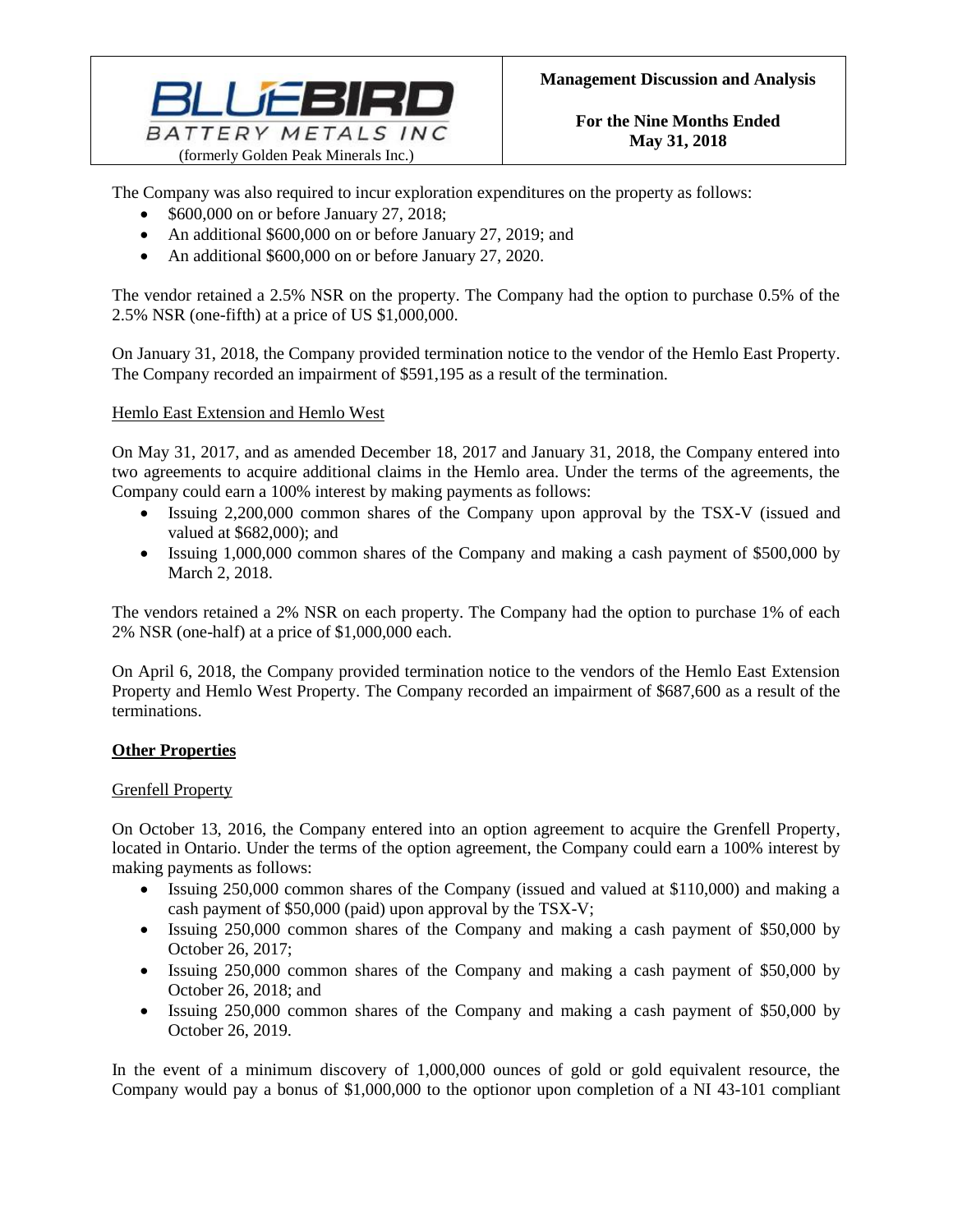

report. The original vendor retained a 2% NSR on the property. The Company had the option to purchase 1% of the 2% NSR (one-half) at a price of \$1,000,000.

At August 31, 2017, the Company determined it would not make the payment of 250,000 common shares and \$50,000 due on October 26, 2017. Accordingly, the property was written down to \$nil.

# Lac Lapointe Property

On February 15, 2016, the Company entered into an option agreement to acquire a 100% undivided interest in 20 mineral claims located in Quebec. Under the terms of the option agreement, the Company could earn a 100% interest by making payments as follows:

- Issuing 132,500 common shares of the Company upon approval by the TSX-V (issued and valued at \$92,750);
- Cash payment of \$40,000 on or before August 15, 2017; and
- Cash payment of \$100,000 on or before February 15, 2019.

The vendor retained a 2% gross overriding royalty return ("GORR") on the property. The Company had the option to purchase 1% of the 2% GORR (one-half) at a price of \$1,000,000.

The Company did not make the payment of \$40,000 due on August 15, 2017. Accordingly, the property was written down to \$nil.

#### Foubert Lake Property

On June 26, 2015, the Company entered into an agreement to acquire a 100% undivided interest in 11 mineral claims located in Quebec. As consideration, the Company paid a total of \$11,000 in cash and issued a total of 240,000 common shares of the Company at a value of \$144,000.

The vendor retained a 1% NSR on the property. The Company had the option to purchase the NSR at a price of \$500,000.

At August 31, 2017, the Company determined that the value of the property was impaired, and it was written down to \$nil.

#### Oyster Property

On September 23, 2015, the Company entered into an agreement to acquire a 100% undivided interest in four mineral claims located in Manitoba. As consideration, the Company issued 100,000 common shares of the Company at a value of \$60,000.

The vendor retained a 3% GORR on the property. The Company had the option to purchase 1% of the 3% GORR (one-third) at a price of \$1,000,000.

At August 31, 2017, the Company determined that the value of the property was impaired, and it was written down to \$nil.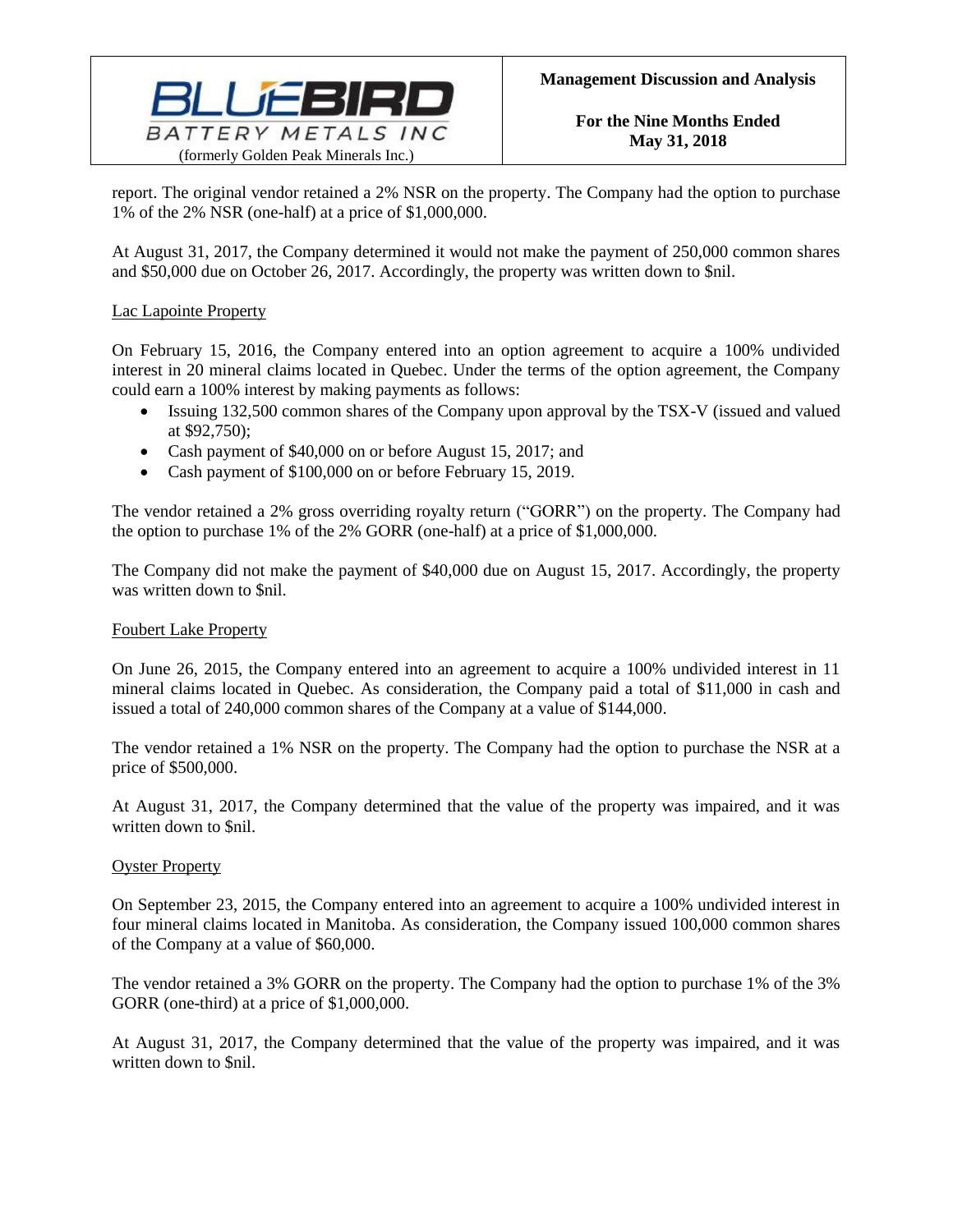

# **Flow-through**

At May 31, 2018, the Company had no remaining commitment to incur exploration expenditures in relation to its December 2016 flow-through share financing.

# **SELECTED ANNUAL INFORMATION**

|                                  | August 31,<br>2017 | August 31,<br>2016 | August 31,<br>2015 |
|----------------------------------|--------------------|--------------------|--------------------|
| Revenue                          |                    |                    |                    |
| Net loss and comprehensive loss  | (1,751,417)        | (575, 236)         | (199, 624)         |
| Basic and diluted loss per share | (0.14)             | (0.37)             | (0.18)             |
| Total assets                     | 4,365,163          | 400,988            | 435,173            |
| Long-term debt                   |                    |                    |                    |
| Dividends                        |                    |                    |                    |

## **SUMMARY OF QUARTERLY RESULTS (\$000s except earnings per share)**

| For the Quarter Periods Ending on | <b>May 31,</b><br>2018 | February 28,<br>2018 | November 30,<br>2017 | August 31,<br>2017 |
|-----------------------------------|------------------------|----------------------|----------------------|--------------------|
|                                   |                        |                      |                      |                    |
| Revenue                           |                        |                      |                      |                    |
| Net loss and comprehensive loss   | (1,033)                | (4,214)              | (119)                | (788)              |
| Basic and diluted loss per common |                        |                      |                      |                    |
| share                             | (0.03)                 | (0.23)               | (0.01)               | (0.04)             |

|                                   | <b>May 31,</b><br>2017 | February 28,<br>2017 | November 30,<br>2016 | August 31,<br>2016 |
|-----------------------------------|------------------------|----------------------|----------------------|--------------------|
| For the Quarter Periods Ending on |                        |                      |                      |                    |
| Revenue                           |                        |                      |                      |                    |
| Net loss and comprehensive loss   | (574)                  | (81)                 | (308)                | (425)              |
| Basic and diluted loss per common |                        |                      |                      |                    |
| share                             | (0.04)                 | (0.01)               | (0.06)               | (0.27              |

# **OPERATIONS**

Three months ended May 31, 2018

During the three months ended May 31, 2018 (which is Q3 2018), the Company reported a net loss of \$1,033,049 (2017 - \$574,132). Variations in expenses from the three months ended May 31, 2018 to the three months ended May 31, 2017 were as follows:

• Consulting fees of \$111,500 (2017 - \$130,473) decreased as the Company engaged less consultants during Q3 2018 than the same period in 2017;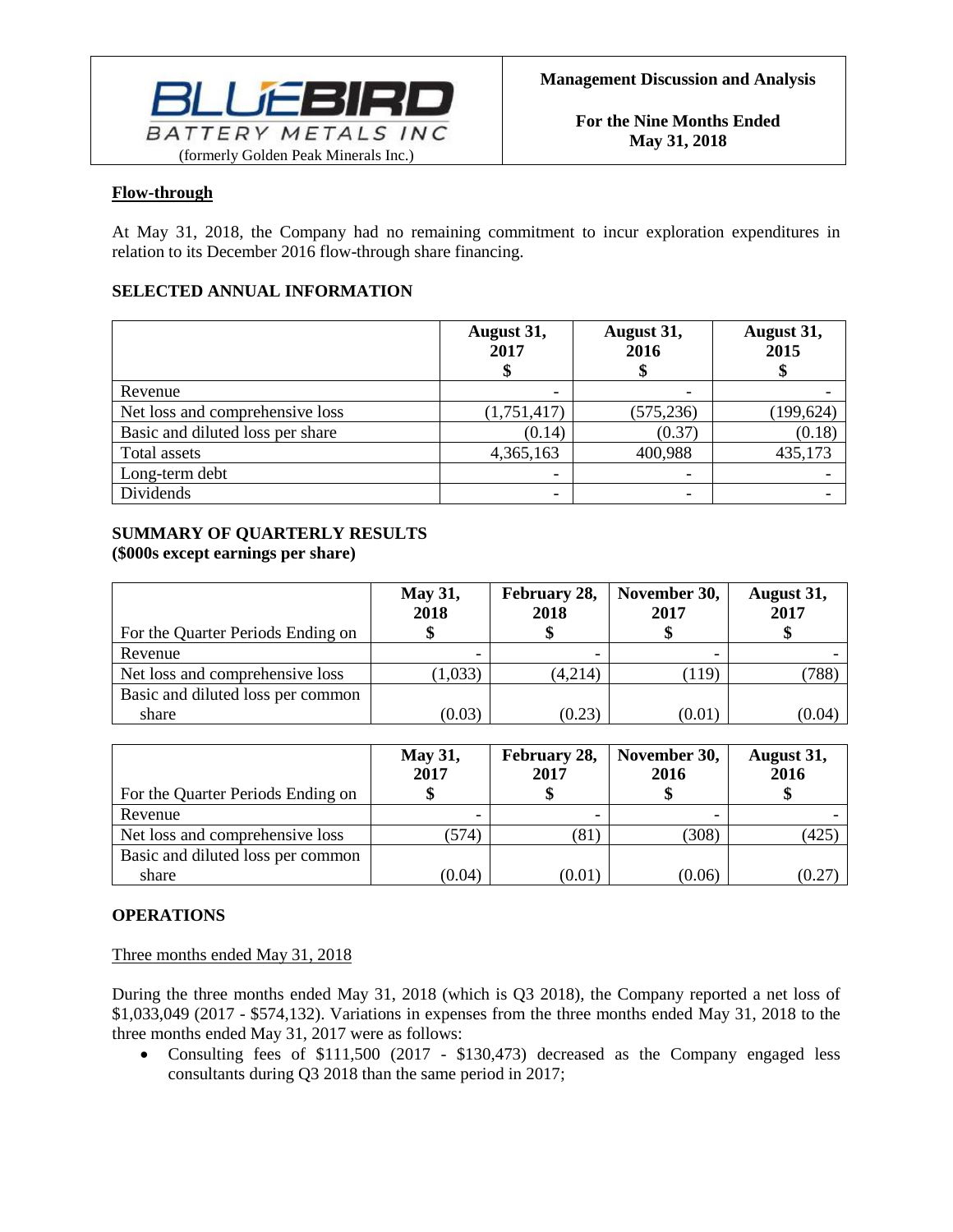

- Management fees of \$52,500 (2017 \$28,500) increased primarily as a result of the CEO's fees being capitalized to exploration and evaluation assets in Q3 2017;
- Office and general of  $$10,485 (2017 $1,505)$  increased due to more activity;
- Professional fees of \$27,133 (2017 \$3,318) increased due to legal fees;
- Rent of  $$9,000 (2017 $6,725)$  increased due to increased rents in 2018;
- Share-based payments of \$247,405 (2017 \$409,077) was the result of options granted in 2018;
- Shareholder communications and investor relations of \$70,346 (2017 \$12,600) was the result of increased promotional activity for the Company in Q3 2018;
- Transfer agent and filing fees of \$19,961 (2017 \$9,937) increased due to filing fees related to acquisitions and private placements;
- Travel of \$112,719 (2017 \$nil) related to increased promotional activity for Q3 2018;
- Other income of \$nil (2017 \$88,990) relates to the reduction of other liability (which reflects the premium paid by investors on the Company's 2016 flow-through share grant) upon completion of qualifying exploration expenditures by the Company; and
- Impairment of exploration and evaluation assets of \$372,000 (2017 \$60,000) is the result of the last share issuance in relation to the Hemlo properties.

# Nine months ended May 31, 2018

During the nine months ended May 31, 2018 (which is Q3 2018), the Company reported a net loss of \$5,366,588 (2017 - \$963,234). Variations in expenses from the nine months ended May 31, 2018 to the nine months ended May 31, 2017 were as follows:

- Consulting fees of \$433,944 (2017 \$294,481) increased as the Company engaged additional consultants later in the 2017 fiscal year that continued into 2018;
- Management fees of \$87,500 (2017 \$101,750) decreased primarily as a result of the CEO's fees being capitalized to exploration and evaluation assets in 2018;
- Office and general of \$24,890 (2017 \$13,625) increased due to additional activity in 2018;
- Professional fees of \$39,351 (2017 \$4,729) increased primarily due to legal fees;
- Rent of \$27,000 (2017 \$13,525) due to higher rents in 2018 and rent only being paid for part of 2017;
- Share-based payments of \$247,405 (2017 \$421,627) was the result of options granted in 2018;
- Shareholder communications and investor relations of \$79,491 (2017 \$90,105) was lower due to timing of expenditures;
- Transfer agent and filing fees of \$32,195 (2017 \$79,588) increased due to filing fees related to acquisitions and private placements;
- Travel of \$114,171 (2017 \$8,687) related to increased promotional activity for 2018;
- Other income of \$25,338 (2017 \$235,110) relates to the reduction of other liability (which reflects the premium paid by investors on the Company's 2016 flow-through share grant) upon completion of qualifying exploration expenditures by the Company;
- Loss on settlement of accounts payable of \$nil (2017 \$107,333) was the result of the Company issuing shares and warrants to settle accounts payable and the timing creating a difference in the valuation of the securities issued; and
- Impairment of exploration and evaluation assets of \$4,305,922 (2017 \$60,000) is the result of the Company writing off the Hemlo properties and a portion of the Atikwa/Maybrun property.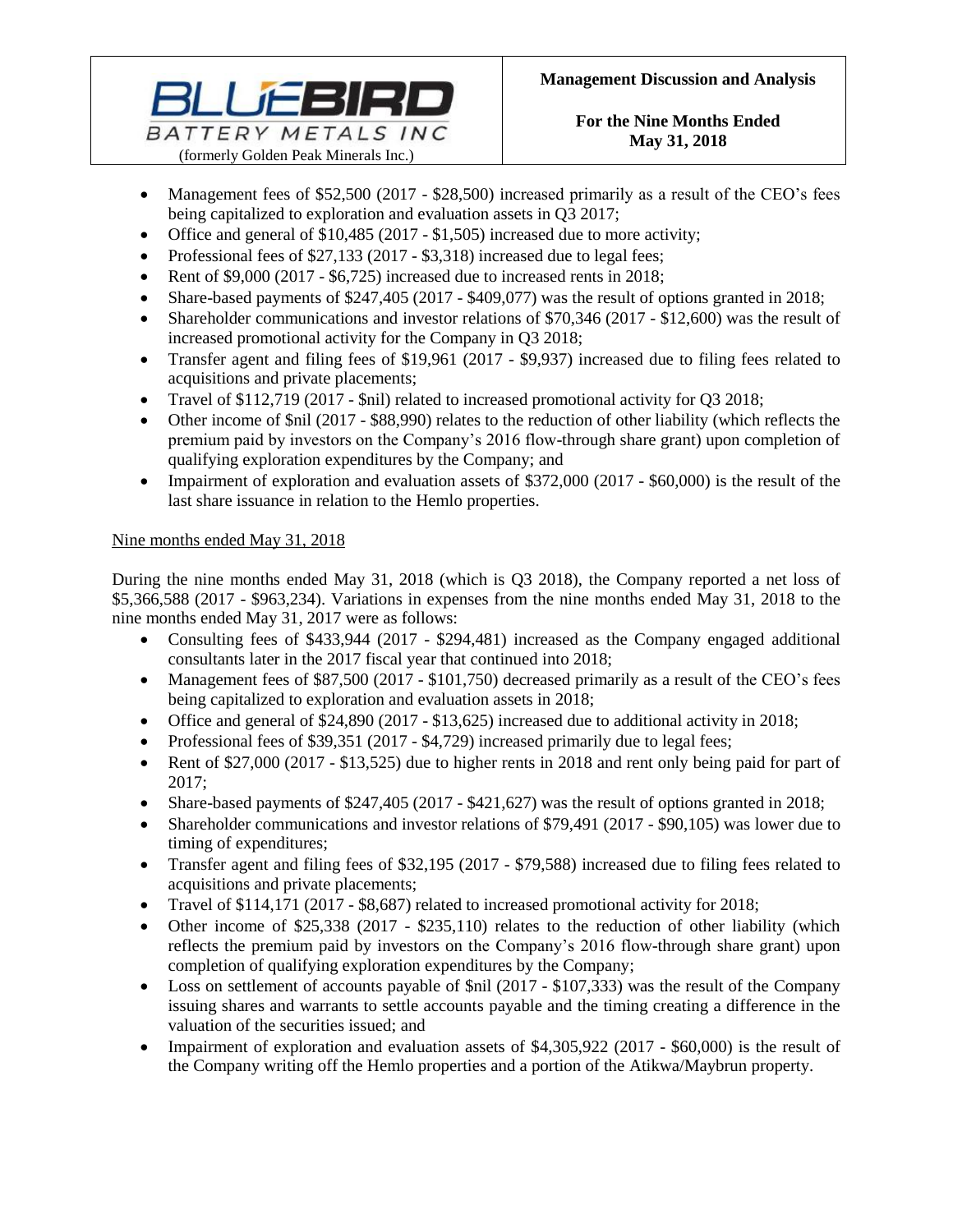

# **LIQUIDITY AND CAPITAL RESOURCES**

The Company's cash at May 31, 2018 was \$819,518, compared to \$178,018 at August 31, 2017. The working capital was \$566,538 (August 31, 2017 – working capital of \$36,720).

The Company will need to raise additional financing in order to meet general working capital requirements for the 2018 fiscal year and to make option payments and continue exploration on its mineral properties. Subsequent to May 31, 2018, the Company received proceeds of \$267,525 on the exercise of 1,477,125 share purchase warrants.

## **SUBSEQUENT EVENTS**

The following subsequent events are not discussed elsewhere in this MD&A:

a) On June 7, 2018, the Company entered into a binding LOI to acquire a 100% interest in Oberon Gold Pty. Ltd. ("Oberon"), an Australian proprietary limited exploration company. Oberon controls 100% of the Sandy Point and Reedy Creek projects, located in New South Wales, Australia.

Under the terms of the LOI, which will be formalized by a definitive agreement, the Company will pay a total of \$245,000 (\$25,000 subsequently paid) and issue common shares of the Company with a value of up to \$1,300,000 over two years. The vendors will retain a 1% NSR on standard industry terms to be agreed between the parties. The Company will retain an exclusive and unlimited right to purchase the NSR for \$350,000 for each one-half of the NSR. The transaction is subject to TSX-V approval. A finder's fee will be paid in respect of the transaction pursuant to the policies of the TSX-V.

b) On June 12, 2018, the Company entered into a binding LOI to acquire 100% of the Ashburton project, located in Western Australia, Australia.

Under the terms of the LOI, which will be formalized by a definitive agreement, the Company will pay \$25,000 and issue common shares of the Company with a value of \$1,500,000 over two years. The transaction is subject to TSX-V approval.

c) On July 10, 2018, the Company entered into a binding LOI to acquire a 75% interest in Siouville Pty. Ltd. ("Siouville"), an Australian proprietary limited exploration company. Siouville controls 100% of the Broken Hill project, located in New South Wales, Australia.

The Company paid a \$25,000 non-refundable exclusivity fee upon signing the LOI.

Under the terms of the LOI, which will be formalized by a definitive agreement, in order to earn a 75% interest in Siouville, the Company will make payments as follows:

- Issuing 5,250,000 common shares of the Company and making a cash payment of \$125,000 within 10 days of TSX-V approval;
- Issuing common shares of the Company worth \$125,000 on the first anniversary of the definitive agreement;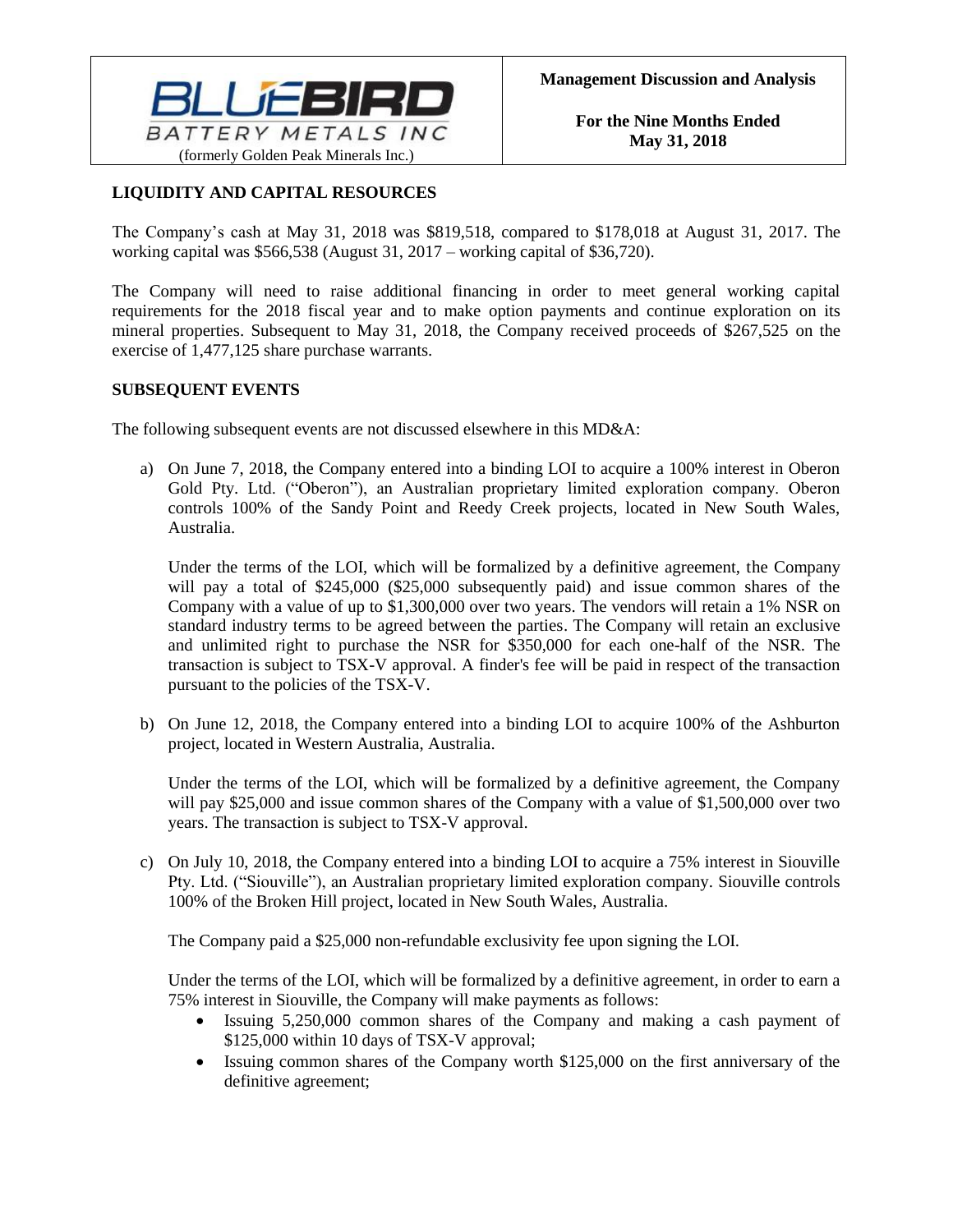

- Issuing common shares of the Company worth \$125,000 on the second anniversary of the definitive agreement; and
- Issuing common shares of the Company worth \$250,000 on the third anniversary of the definitive agreement.

The Company must also incur exploration expenditures as follows:

- \$500,000 by the first anniversary of the definitive agreement;
- \$750,000 by the second anniversary of the definitive agreement; and
- \$1,000,000 by the third anniversary of the definitive agreement.

The definitive agreement will also contemplate the issue of up to 1,050,000 common shares of the Company six months after the definitive agreement is completed (subject to various reductions in number of shares issued depending on the trading price of the Company's shares).

# **OFF-BALANCE SHEET ARRANGEMENTS**

The Company has not entered into any off-balance sheet arrangements.

# **TRANSACTIONS WITH RELATED PARTIES**

These amounts of key management compensation are included in the amounts shown on the condensed interim statements of comprehensive loss:

|                          | <b>Nine Months</b><br><b>Ended</b><br>May 31, 2018 |         |  | <b>Nine Months</b><br><b>Ended</b><br>May 31, 2017 |  |  |
|--------------------------|----------------------------------------------------|---------|--|----------------------------------------------------|--|--|
| Geological               | \$                                                 | 87,500  |  | 14,583                                             |  |  |
| Management fees          | \$                                                 | 87,500  |  | 101,750                                            |  |  |
| Share-based compensation |                                                    | 172,775 |  | 94,402                                             |  |  |

Key management includes directors and officers of the Company, including the Chief Executive Officer and Chief Financial Officer.

During the nine months ended May 31, 2018, the Company paid or accrued \$nil (2017 - \$47,500) for consulting fees to companies controlled by directors and \$27,000 (2017 - \$nil) in rent to a company in which an officer of the Company is an officer and director.

As at May 31, 2018, included in accounts payable and accrued liabilities is \$32,958 (August 31, 2017 - \$3,216) due to a company controlled by an officer of the Company and \$nil (August 31, 2017 - \$47,032) due to a company in which an officer of the Company is an officer and director for shared administrative costs. These amounts are unsecured, non-interest-bearing and have no fixed terms of repayment.

# **COMMITMENTS**

The Company is obligated to make certain payments and issue shares in connection with the acquisition of its exploration and evaluation assets.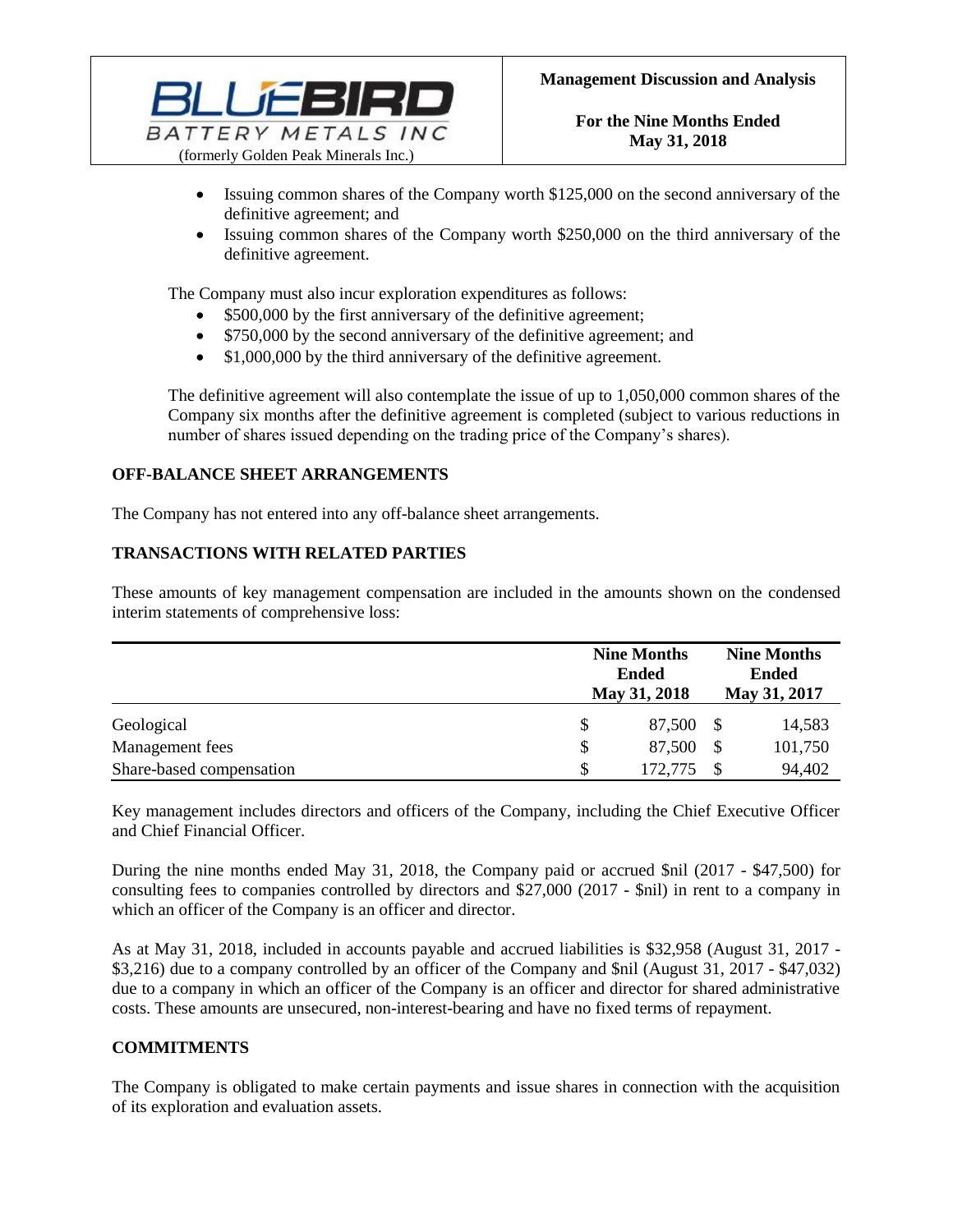

# **NEW ACCOUNTING STANDARDS ISSUED BUT NOT YET EFFECTIVE**

Certain new standards, interpretations and amendments to existing standards have been issued by the IASB or the International Financial Reporting Interpretations Committee ("IFRIC") that are mandatory for accounting periods noted below. Some updates that are not applicable or are not consequential to the Company may have been excluded from the list below.

### **Accounting standard effective January 1, 2018**

### IFRS 9 *Financial Instruments*

IFRS 9 introduces new requirements for classifying and measuring financial assets and liabilities. Additional amendments include introduction of new hedge accounting model and a new expected-loss impairment model. This standard is effective for annual periods beginning on or after January 1, 2018.

The Company has not yet begun the process of assessing the impact that the new and amended standards will have on its consolidated financial statements or whether to early-adopt any of the new requirements.

## **CRITICAL ACCOUNTING POLICIES**

### *Critical judgments in applying accounting policies*

Information about critical judgments in applying accounting policies that have the most significant risk of causing material adjustment to the carrying amounts of assets and liabilities recognized in the financial statements within the next financial year are discussed below.

#### Impairment of exploration and evaluation assets

The application of the Company's accounting policy for exploration and evaluation expenditure and impairment of the capitalized expenditures requires judgment in determining whether it is likely that future economic benefits will flow to the Company, which may be based on assumptions about future events or circumstances. Estimates and assumptions made may change if new information becomes available. If, after an expenditure is capitalized, information becomes available suggesting that the recovery of expenditure is unlikely, the amount capitalized is written off in profit or loss in the year the new information becomes available.

#### Title to mineral property interests

Although the Company has taken steps to verify title to mineral properties in which it has an interest, these procedures do not guarantee the Company's title. Such properties may be subject to prior agreements or transfers and title may be affected by undetected defects.

#### Income taxes

Significant judgment is required in determining the provision for income taxes. There are many transactions and calculations undertaken during the ordinary course of business for which the ultimate tax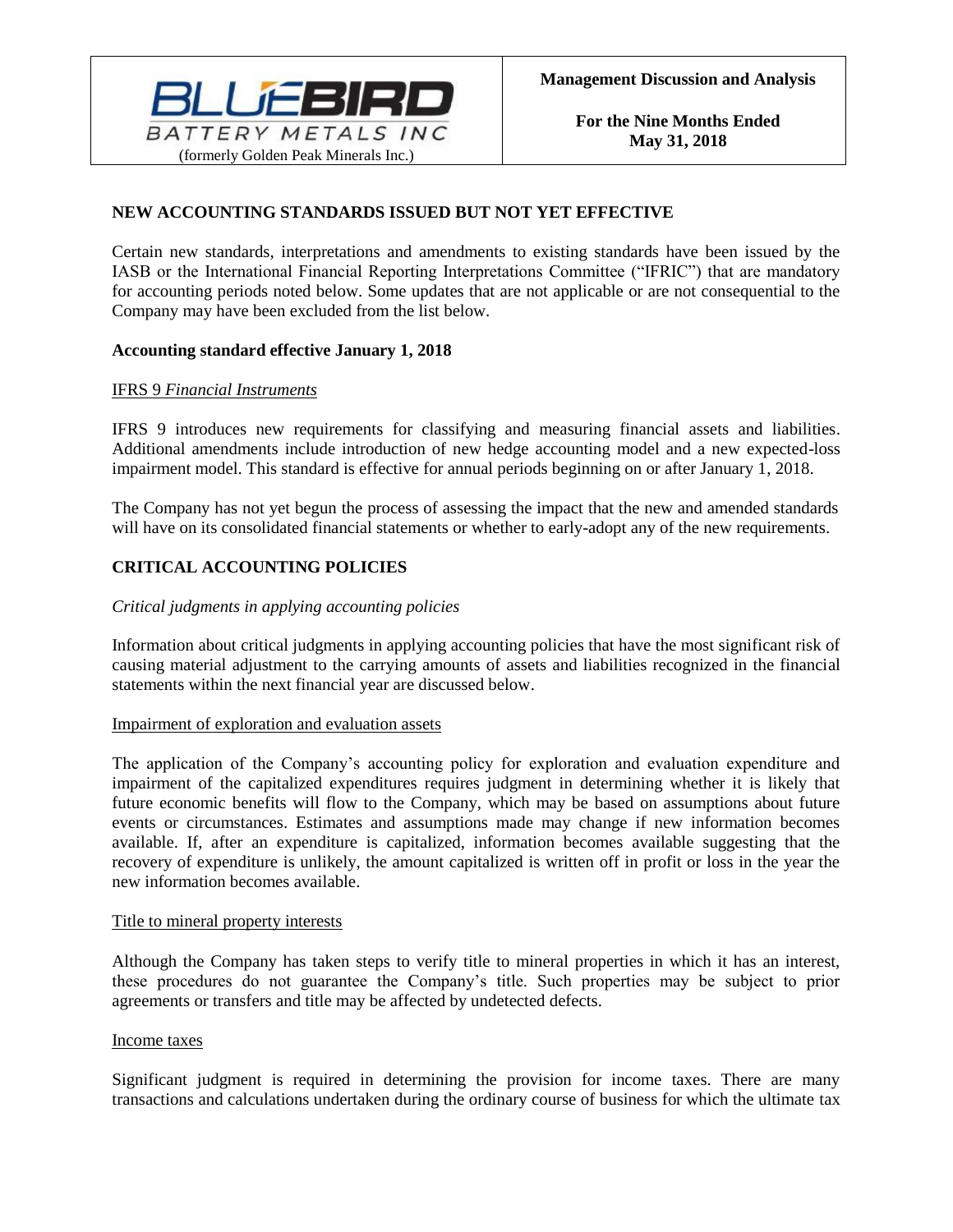

determination is uncertain. The Company recognizes liabilities and contingencies for anticipated tax audit issues based on the Company's current understanding of the tax law. For matters where it is probable that an adjustment will be made, the Company records its best estimate of the tax liability, including the related interest and penalties in the current tax provision. Management believes they have adequately provided for the probable outcome of these matters; however, the final outcome may result in a materially different outcome than the amount included in the tax liabilities.

In addition, the Company recognizes deferred tax assets relating to tax losses carried forward to the extent that it is probable that taxable profit will be available against which a deductible temporary difference can be utilized. This is deemed to be the case when there are sufficient taxable temporary differences relating to the same taxation authority and the same taxable entity that are expected to reverse in the same year as the expected reversal of the deductible temporary difference, or in years into which a tax loss arising from the deferred tax asset can be carried back or forward. However, utilization of the tax losses also depends on the ability of the taxable entity to satisfy certain tests at the time the losses are recouped.

## Going concern risk assessment

The Company's ability to continue its operations and to realize assets at their carrying values is dependent upon its ability to fund its existing acquisition and exploration commitments on its exploration and evaluation assets when they come due, which would cease to exist if the Company decides to terminate its commitments, and to cover its operating costs. The Company may be able to generate working capital to fund its operations by the sale of its exploration and evaluation assets or raising additional capital through equity markets. However, there is no assurance it will be able to raise funds in the future. The condensed consolidated interim financial statements do not give effect to any adjustments required to realize it assets and discharge its liabilities in other than the normal course of business and at amounts different from those reflected in the condensed consolidated interim financial statements.

#### *Key sources of estimation uncertainty*

The following are key assumptions concerning the future and other key sources of estimation uncertainty that have a significant risk of resulting in material adjustments to the condensed consolidated interim financial statements.

## Decommissioning liabilities

Rehabilitation provisions have been created based on the Company's internal estimates. Assumptions, based on the current economic environment, have been made, which management believes are a reasonable basis upon which to estimate the future liability. These estimates take into account any material changes to the assumptions that occur when reviewed regularly by management. Estimates are reviewed annually and are based on current regulatory requirements. Significant changes in estimates of contamination, restoration standards and techniques will result in changes to provisions from year to year. Actual rehabilitation costs will ultimately depend on future market prices for the rehabilitation costs that will reflect the market condition at the time the rehabilitation costs are actually incurred.

The final cost of the currently recognized rehabilitation provisions may be higher or lower than currently provided for. As at May 31, 2018, the Company has no known rehabilitation requirements, and accordingly, no provision has been made.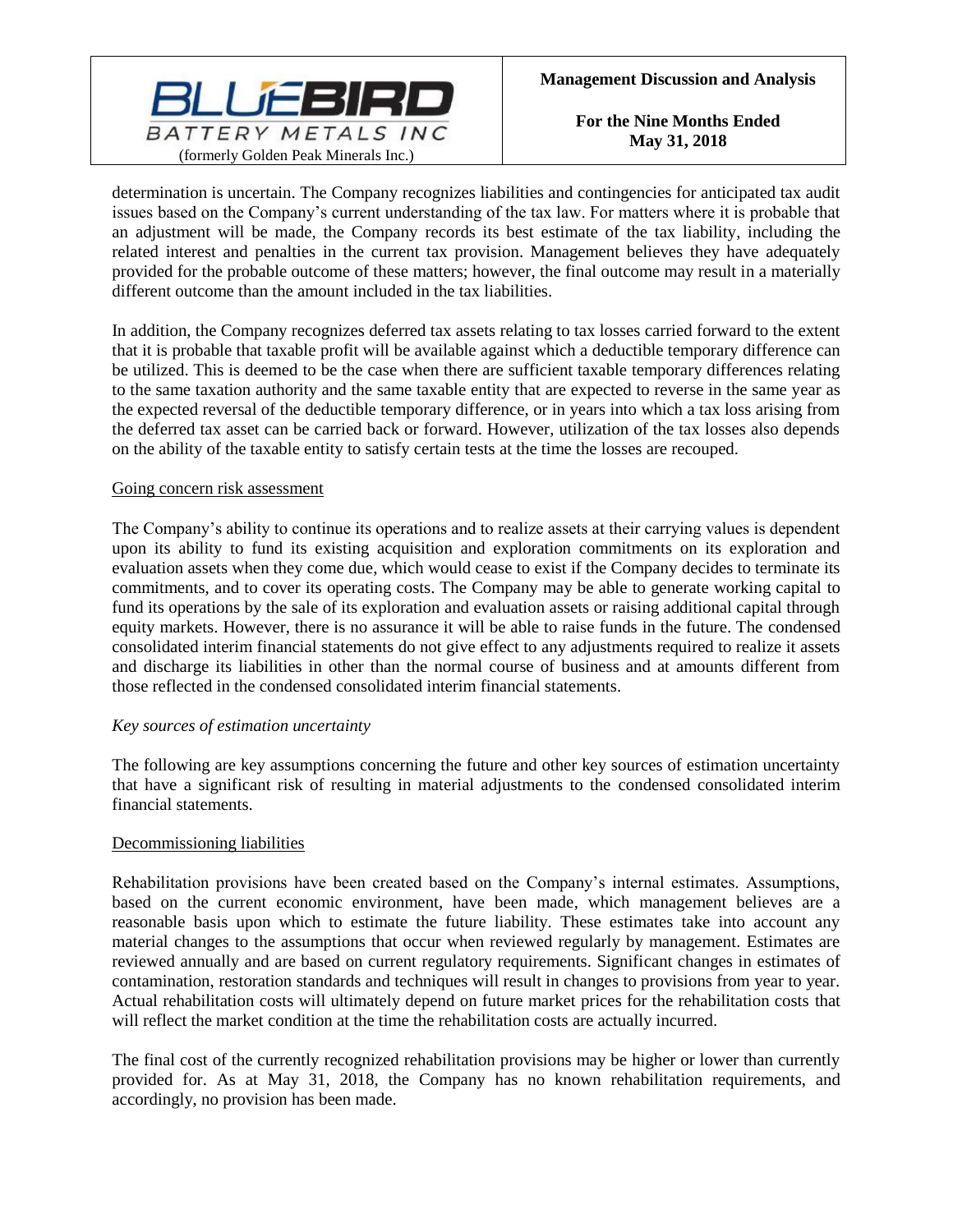

## Valuation of flow-through premium

The determination of the valuation of flow-through premium and warrants in equity units is subject to significant judgment and estimates. The flow-through premium is valued as the estimated premium that investors pay for the flow-through feature, being the portion in excess of the market value of shares without the flow-through feature issued in concurrent private placement financing. In the case that the Company did not issue non-flow-through shares together with the flow-through shares, the market value of shares without the flow-through feature will be determined using their closing quoted bid price.

# **FINANCIAL INSTRUMENTS AND OTHER INSTRUMENTS**

The Company's financial instruments include cash, receivables and accounts payable. Cash is classified as fair value through profit or loss. Receivables is classified as loans and receivables. Accounts payable is classified as other financial liabilities. The carrying values of these instruments approximate their fair values due to the relatively short periods to maturity of these instruments.

# **Financial risk management objectives and policies**

The risks associated with these financial instruments and the policies on how to mitigate these risks are set out below. Management manages and monitors these exposures to ensure appropriate measures are implemented on a timely and effective manner.

## Credit risk

Credit risk is the risk of an unexpected loss if a customer or third party to a financial instrument fails to meet its contractual obligations. Financial instruments that potentially subject the Company to concentrations of credit risk consist principally of cash. To minimize the credit risk on cash, the Company places its cash with a major Canadian financial institution.

# Liquidity risk

The Company manages liquidity risk by maintaining a balance between continuity of funding and flexibility through the use of borrowings. Management closely monitors the liquidity position and expects to have adequate sources of funding to finance the Company's projects and operations. As at May 31, 2018, the Company had cash of \$819,518 (August 31, 2017 - \$178,018) to settle accounts payable and accrued liabilities of \$344,334 (August 31, 2017 - \$191,701), which fall due for payment within 30 days of May 31, 2018. All of the liabilities presented as accounts payable are due within 30 days of the reporting date.

## Market risk

Market risk is the risk that changes in market prices, such as foreign exchange rates and interest rates, will affect the Company's income or the value of its holdings of financial instruments. The objective of market risk management is to manage and control market risk exposures within acceptable parameters, while optimizing the return on capital.